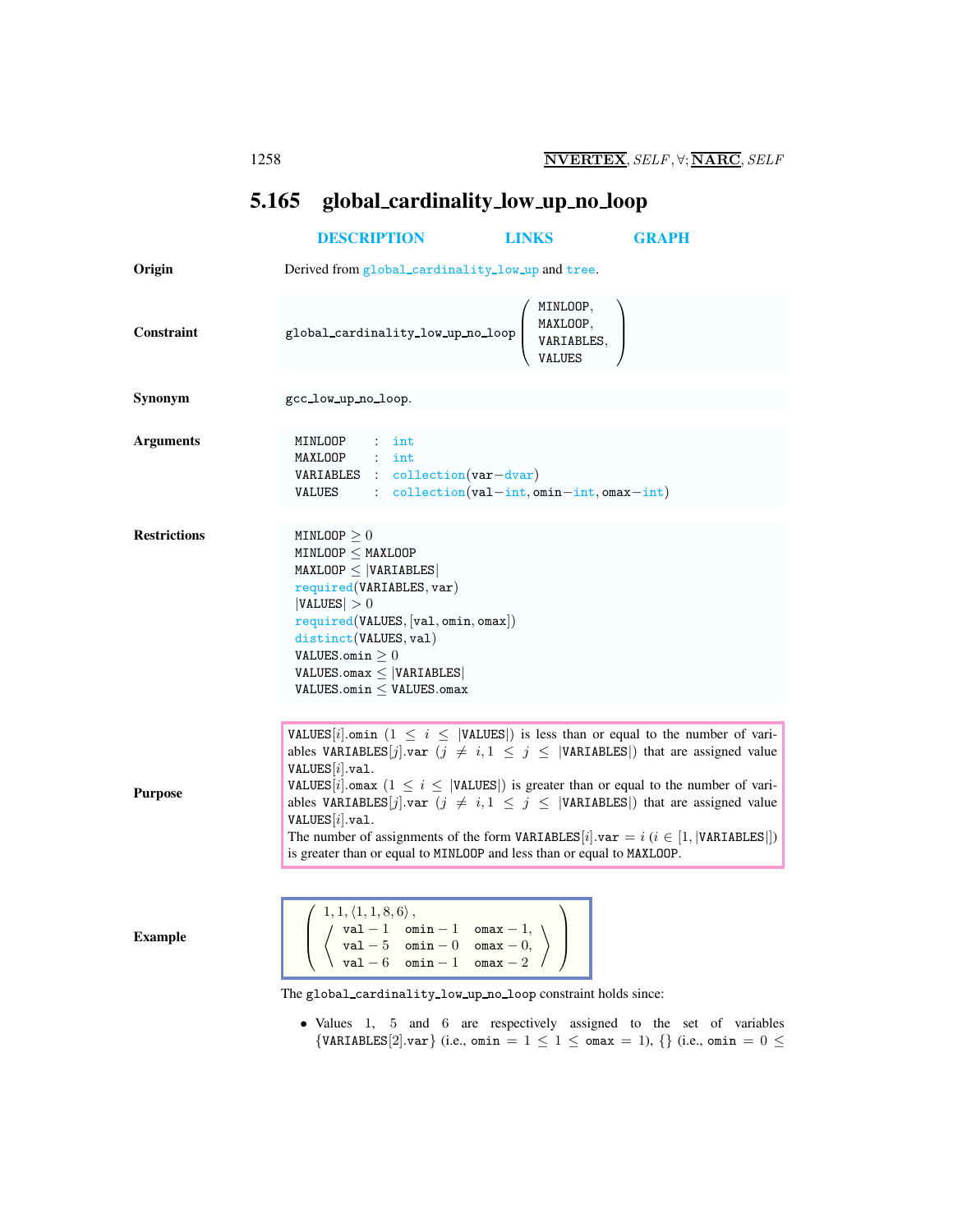<span id="page-1-0"></span>

|                  | $0 \leq$ omax = 0) and {VARIABLES[4].var} (i.e., omin = $1 \leq 1 \leq$ omax = 2).<br>Note that, due to the definition of the constraint, the fact that VARIABLES[1] var is<br>assigned to 1 is not counted.                                                                                                                                                                                                                                                                                                                                                                                        |  |
|------------------|-----------------------------------------------------------------------------------------------------------------------------------------------------------------------------------------------------------------------------------------------------------------------------------------------------------------------------------------------------------------------------------------------------------------------------------------------------------------------------------------------------------------------------------------------------------------------------------------------------|--|
|                  | • In addition the number of assignments of the form VARIABLES [i]. $var = i$ ( $i \in [1, 4]$ )<br>is greater than or equal to MINLOOP = 1 and less than or equal to MAXLOOP = 1.                                                                                                                                                                                                                                                                                                                                                                                                                   |  |
| <b>Typical</b>   | VARIABLES  > 1<br>range(VARIABLES.var) > 1<br> VALUES  > 1<br>$VALUES.min \leq  VARIABLES $<br>VALUES.omax $>0$<br>VALUES.max <  VARIABLES <br> VARIABLES  >  VALUES                                                                                                                                                                                                                                                                                                                                                                                                                                |  |
| Symmetries       | • Items of VALUES are permutable.                                                                                                                                                                                                                                                                                                                                                                                                                                                                                                                                                                   |  |
|                  | • VALUES omin can be decreased to any value $\geq 0$ .                                                                                                                                                                                                                                                                                                                                                                                                                                                                                                                                              |  |
|                  | • VALUES omax can be increased to any value $\leq$ [VARIABLES].                                                                                                                                                                                                                                                                                                                                                                                                                                                                                                                                     |  |
| <b>Usage</b>     | Within the context of the tree constraint the global_cardinality_low_up_no_loop<br>constraint allows to model a minimum and maximum degree constraint on each vertex<br>of our trees.                                                                                                                                                                                                                                                                                                                                                                                                               |  |
| <b>Algorithm</b> | The flow algorithm that handles the original global_cardinality constraint $[342]$ can<br>be adapted to the context of the global_cardinality_low_up_no_loop constraint. This<br>is done by creating an extra <i>value</i> node representing the loops corresponding to the<br>roots of the trees. The rightmost part of Figure 3.30 illustrates the corresponding flow<br>model for the global_cardinality_low_up_no_loop constraint where there is a one-<br>to-one correspondence between feasible flows in the flow model and solutions of the<br>global_cardinality_low_up_no_loop constraint. |  |
| See also         | generalisation:<br>global_cardinality_no_loop(fixed<br>interval<br>replaced<br>by<br>variable).                                                                                                                                                                                                                                                                                                                                                                                                                                                                                                     |  |
|                  | implied by: same_and_global_cardinality_low_up.                                                                                                                                                                                                                                                                                                                                                                                                                                                                                                                                                     |  |
|                  | related: tree (graph partitioning by a set of trees with degree restrictions).                                                                                                                                                                                                                                                                                                                                                                                                                                                                                                                      |  |
|                  | root concept: global_cardinality_low_up (assignment of a variable to its position is<br><i>ignored</i> ).                                                                                                                                                                                                                                                                                                                                                                                                                                                                                           |  |
| Keywords         | constraint type: value constraint.                                                                                                                                                                                                                                                                                                                                                                                                                                                                                                                                                                  |  |
|                  | <b>filtering:</b> flow.                                                                                                                                                                                                                                                                                                                                                                                                                                                                                                                                                                             |  |
|                  |                                                                                                                                                                                                                                                                                                                                                                                                                                                                                                                                                                                                     |  |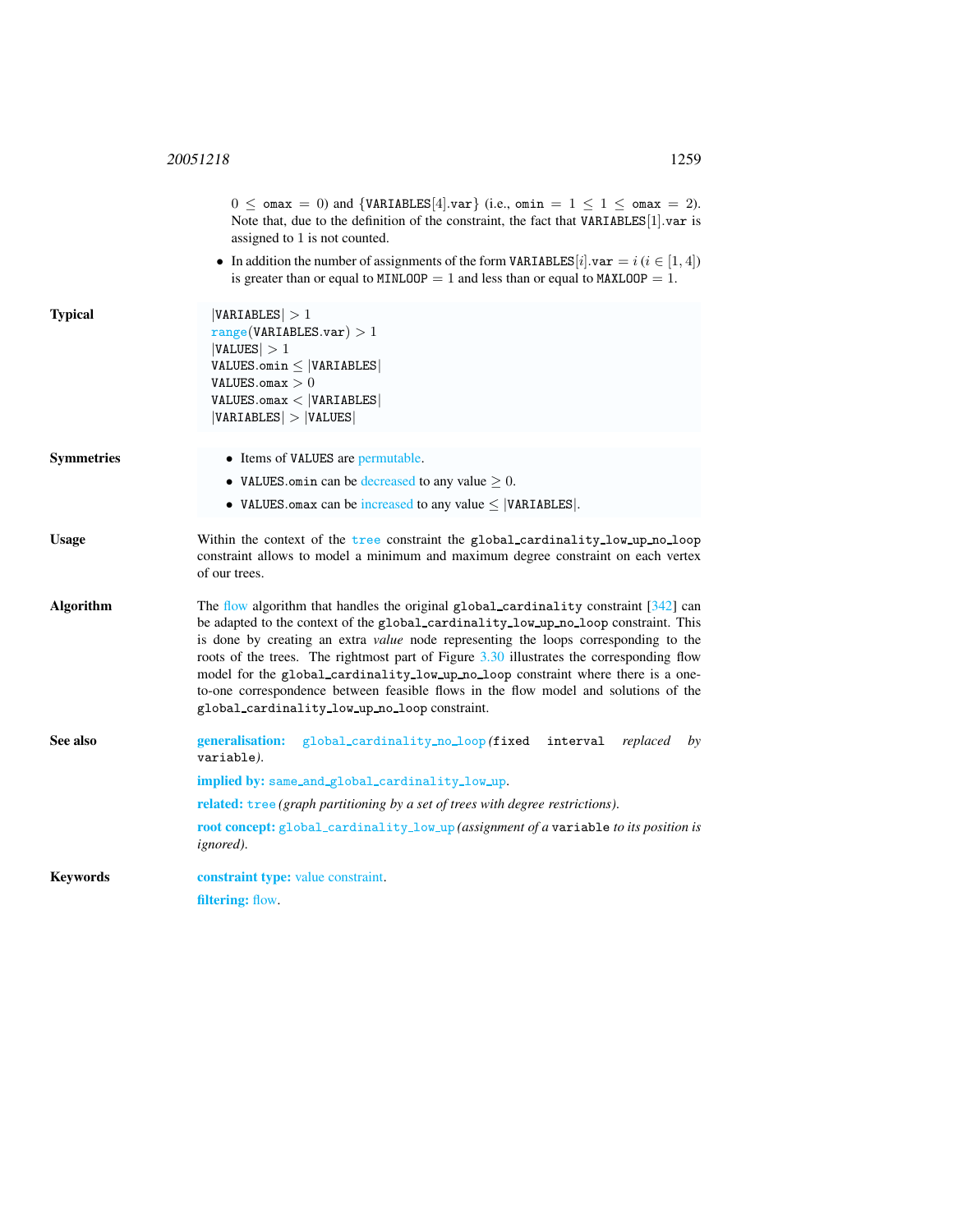<span id="page-2-0"></span>

| For all items of VALUES: |  |
|--------------------------|--|
|--------------------------|--|

| Arc input $(s)$      | VARIABLES                                                                             |
|----------------------|---------------------------------------------------------------------------------------|
| Arc generator        | $SELF \mapsto$ collection(variables)                                                  |
| Arc arity            | 1                                                                                     |
| Arc constraint $(s)$ | $\bullet$ variables.var = VALUES.val<br>• variables.key $\neq$ VALUES.val             |
| Graph property(ies)  | $\bullet$ NVERTEX $\geq$ VALUES.omin<br>• NVERTEX <values.omax< th=""></values.omax<> |
| Arc input( $s$ )     | VARIABLES                                                                             |
| Arc generator        | $SELF \mapsto$ collection(variables)                                                  |
| Arc arity            | 1                                                                                     |
| Arc constraint(s)    | $variables.var = variables.key$                                                       |
| Graph property(ies)  | $\bullet$ NARC > MINLOOP<br>$\bullet$ NARC $\leq$ MAXLOOP                             |

Graph model Since, within the context of the first graph constraint, we want to express one unary constraint for each value we use the "For all items of VALUES" iterator. Part (A) of Figure [5.356](#page-2-1) shows the initial graphs associated with each value 1, 5 and 6 of the VALUES collection of the Example slot. Part (B) of Figure [5.356](#page-2-1) shows the two corresponding final graphs respectively associated with values 1 and 6 that are both assigned to the variables of the VARIABLES collection (since value 5 is not assigned to any variable of the VARIABLES collection the final graph associated with value 5 is empty). Since we use the NVERTEX graph property, the vertices of the final graphs are stressed in bold.



<span id="page-2-1"></span>Figure 5.356: Initial and final graph of the global cardinality low up no loop constraint